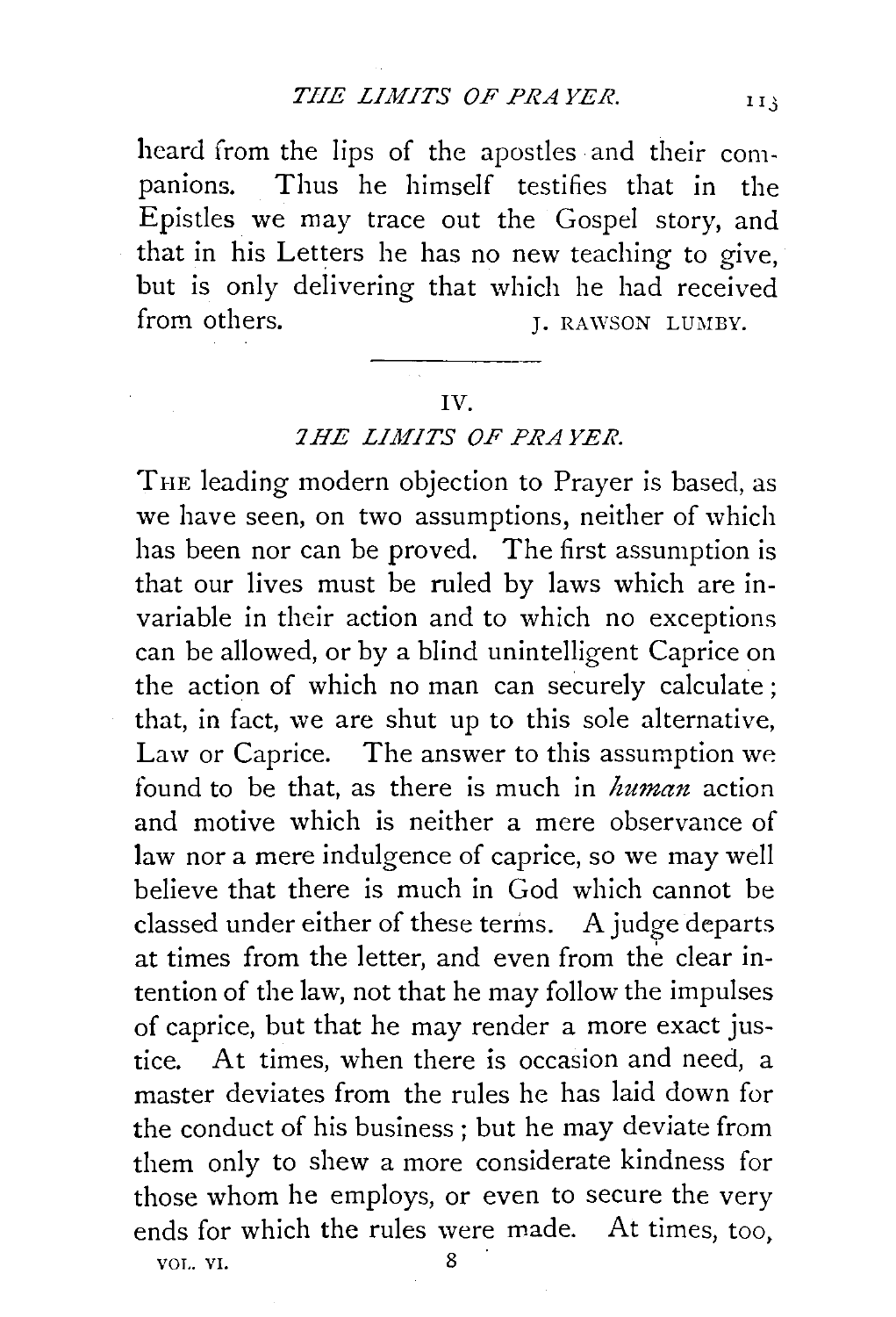a father goes beyond the lines of the domestic order to which he commonly adheres, not from caprice, but simply that his love for his children may have free scope. Why, then, unless equity, kindness, love, be impossible to God, are we to conclude that the heavenly Father, Master, Judge, must be actuated by an irrational caprice if He should at any time, and whatever the need, transcend the laws by which He commonly abides ?

The second assumption is, that if the world be ruled by law, and not by caprice, then there is no room for prayer; the. law must take its course despite our supplications. And the answer to this assumption we found to be that the uniform operation of law, so far from proving the vanity of prayer, is the very ground on which we do and ought to pray. It is the very constancy and uniformity of the administration of justice, for example, which induces us to take our suits for redress before the judges. It is the very observance of law, order, rule, method, on the part of a master or a father, which encourages his children or workmen to make their requests known to him, and teaches them what sort of requests he will be likely to grant and what to refuse. In all our social relations, indeed, it is the men who walk by principle, the men who are wise, just, orderly, honourable, to whom we look for help and carry our prayers; while, on the other hand, it is the men who are capricious, uncertain, moved by every wind that blows, whom we cannot trust, and of whom we dislike to ask help, because we never know but that they will refuse it harshly and unreasonably. So far from being a fatal impediment to prayer, therefore, unifor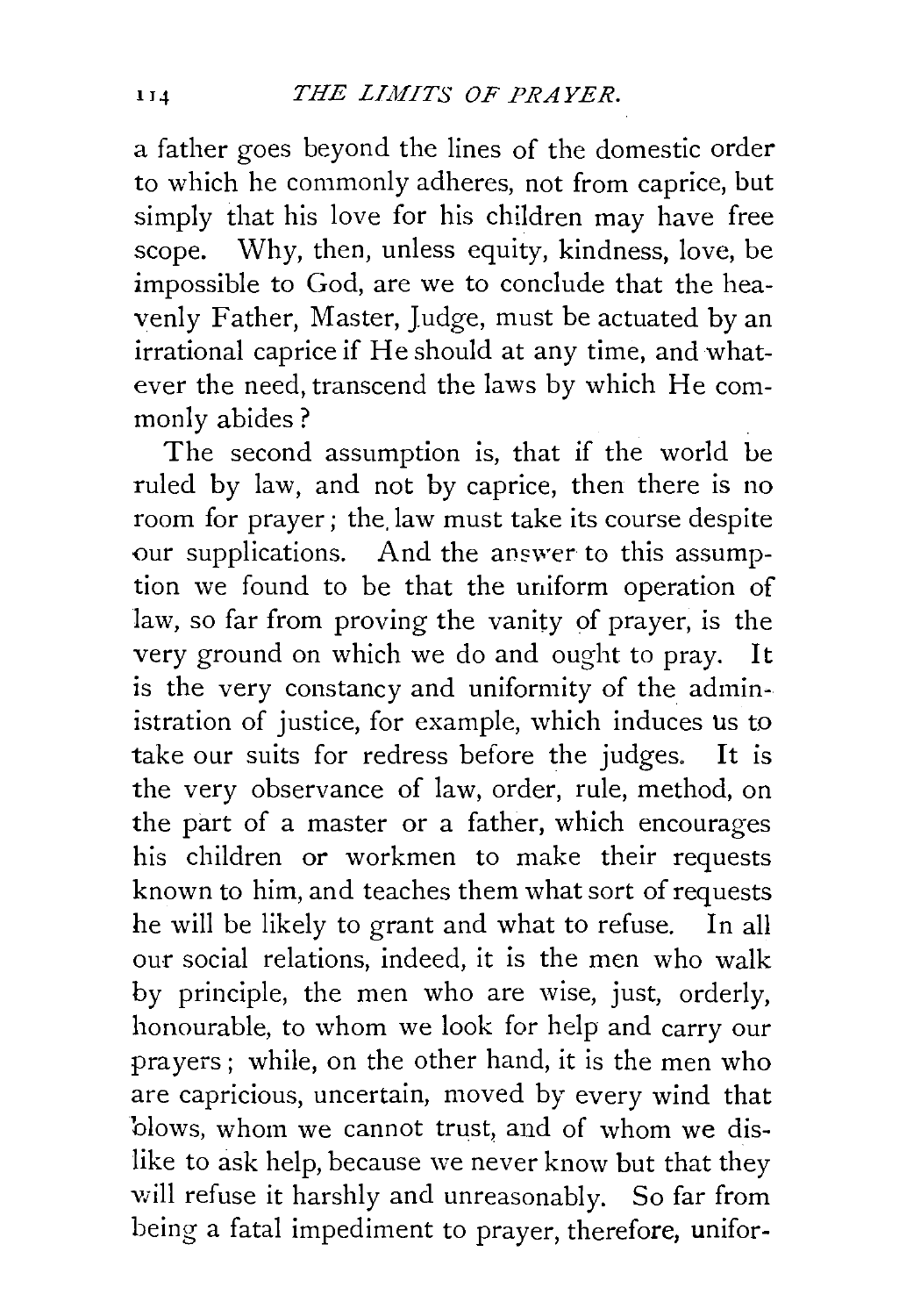mity of action, adherence to law, is an incentive to prayer-at least to the prayer which is reasonable and wise.

But prayer, if it is to be answered, if even we are to desire that it should be answered, *must* be reasonable and wise; that is, it must accord with the willwith the equity, the kindness, the love $-$  of God. The settled purpose of a good judge is to administer justice, to see that right is done; and if the suit we bring before him accord with that purpose, we may be sure that he will decide it in our favour, either by :some equitable application of the law or by equitably transcending the law. The constant purpose of a good father is to promote the welfare of his children; .and if our request accord with that purpose, we may be sure that he will grant it, either by adhering to the household rules or by so modifying and relaxing ·them as to meet our need: but if we are simply seeking a gratification or an indulgence, which will be inimical whether to our own or to the general welfare, we may be very sure that he will not grant our re- ·quest, and ought to be very thankful that he will not. In short, that uniformity of action, that very constancy of purpose, which is the life of true or reason- .able prayer, is the death of selfish and unreasonable j)rayer.

So that after all the great question we have to ask and to answer, if we would pray aright, is: What is the will, what the purpose, of God? What is He aiming at for us, and for the universe at large? What is the end which He has set before Him, and which He will very certainly reach, whether by adhering to 'law or by transceuding it?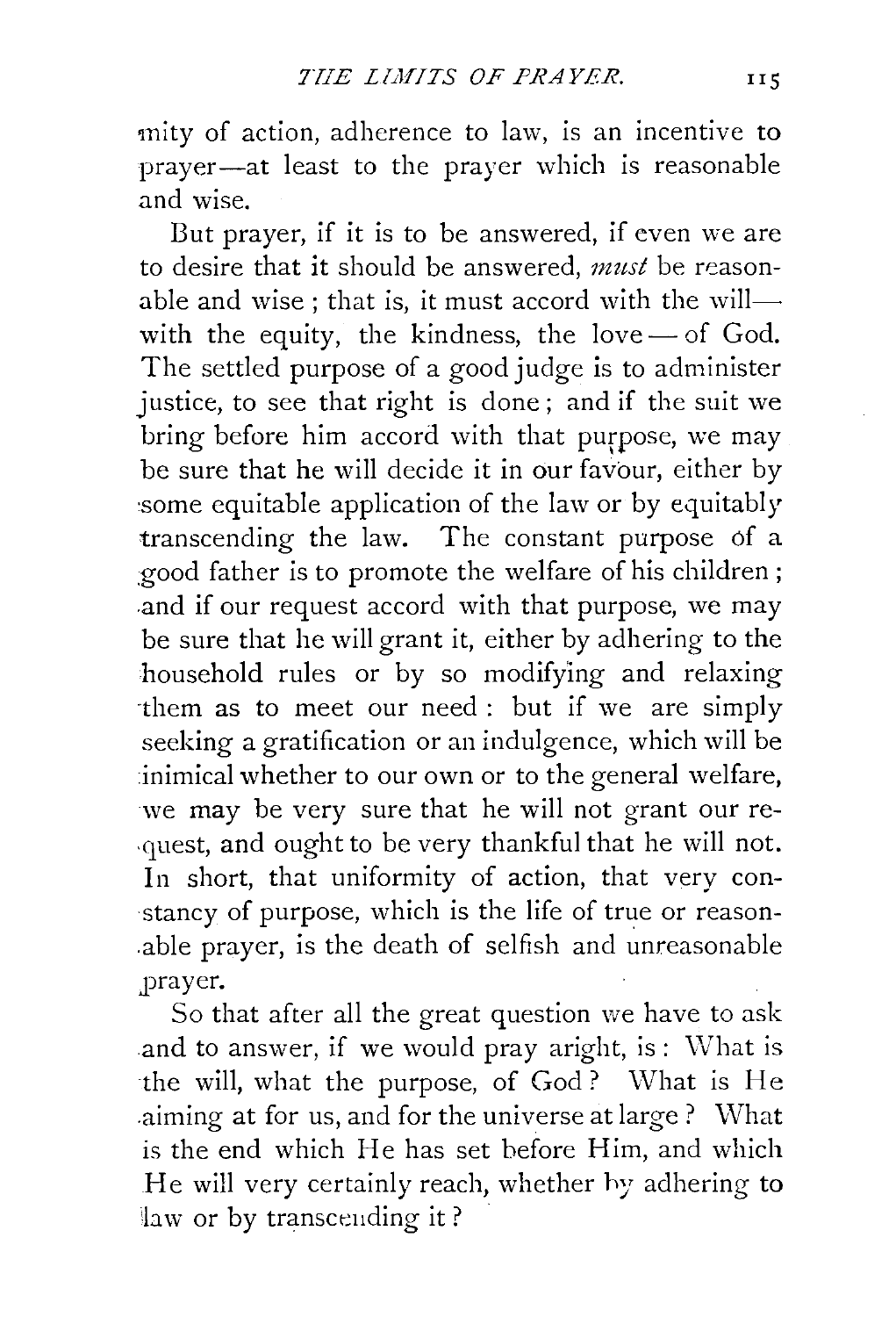And the Christian answer to this great question is most gracious and reassuring. The Everlasting Word, by whom all things were made and by whom all things subsist, came forth from the bosom of the Father to incarnate and teach the will of God; to shew us what it is like; to persuade and convince us that it is as good, as righteous and kind, as He affirmed it to be. According to Him, the will of God is our salvation-not simply nor mainly our deliverance from present or even from future punishment, but our deliverance from the evil from which all our miseries spring; a redemption which begins to take effect upon us the very moment we accept Christ's revelation of the good will of God, and which grows ever more perfect as we more fully commit ourselves to that Divine disclosure. According to Him, the infinite and eternal will of God is. set on our welfare, is ever seeking it, and is satisfied only as that welfare is secured. According to Him, God is love, and love inspired by an infallible wisdom, and love using all the resources of omnipotence for our good. So that, if we may trust Christ, the unchangeableness of God is an unchangeable Charity; and the invariable purpose and law of his action is a loving intention and endeavour to redeem us from all the miseries of evil into all the blessedness of a sovereign and perfect goodness.

Now, as we have seen, all constancy of purpose,. all uniformity of law and action, warrants expectation and hope, if only we are in harmony with it. The farmer reckons on his harvest precisely because the laws of Nature are uniform, and he is working with them, not against them. The suitor looks confi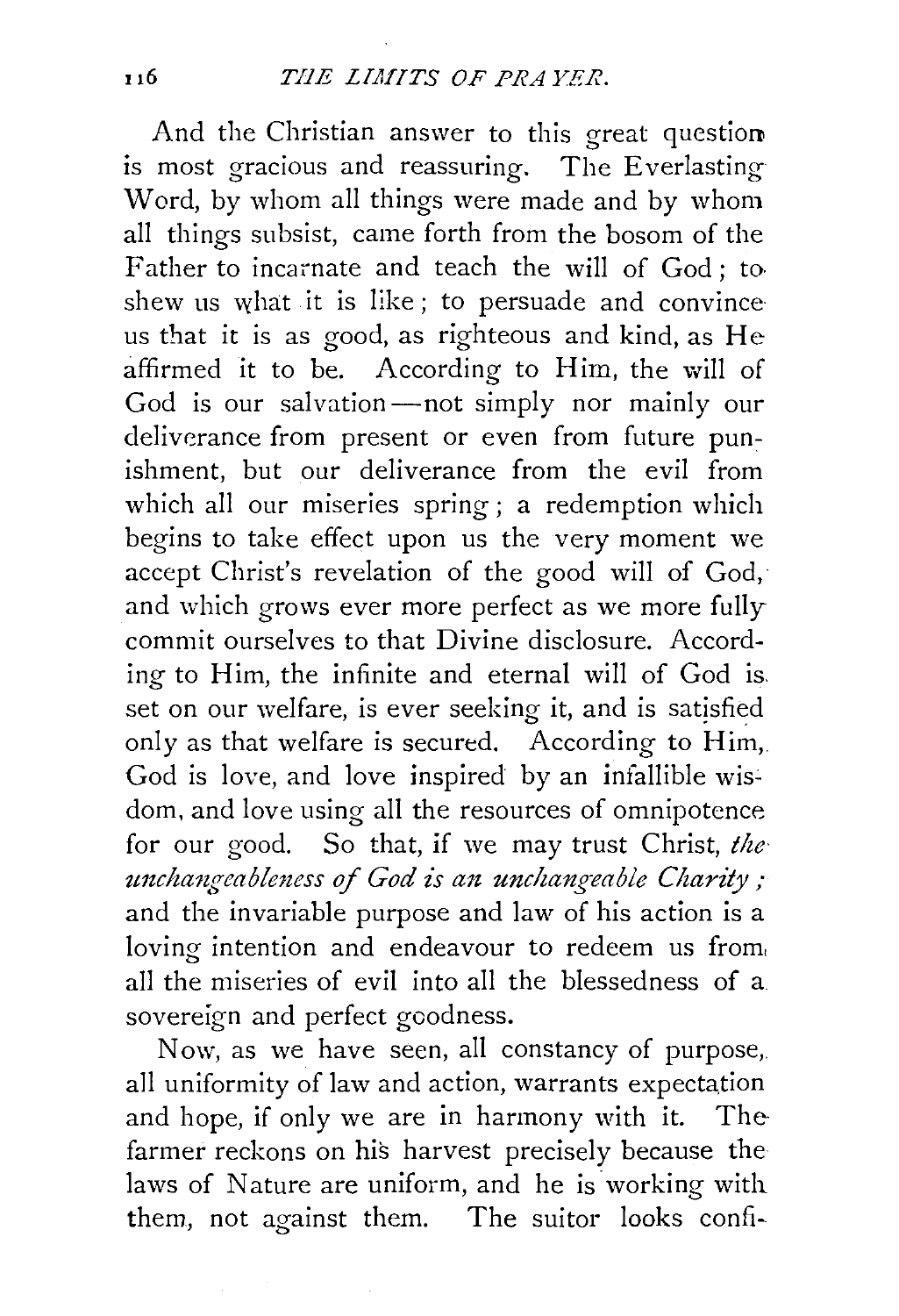dently for a favourable verdict only when the administration of justice is uniform, not capricious, and he is persuaded that his claim 'is just. The child calculates on receiving what he asks only when the father is ruled by reason and kindness, and he knows that his request is a reasonable one, and falls in with his father's purposes and methods and aims. But *God's* aim, God's *will,* is our welfare, our true and highest welfare; and hence we may be sure that *the limits of our welfare are the only limits of his will* concerning us; the only limits, therefore, within which our prayers must be confined. And who wants to *go* beyond *those* limits? Who really desires God to give him what it would injure him to have? Whatever consists with the ends of love, we may ask with confidence, for God is love : and who would ask what Love must deny? Assuredly not the man who prays; for he of all men longs for welfare-his own welfare and that of the world-and desires in all things to submit his will to the larger wiser will of God.

But here it may naturally be asked: If God's will be our welfare, must not his will take effect upon us whether we do or do not pray that it may take effect? Must we *ask* Him to do his will before He will do it? And if we must, *why* must we?

The reason is plain. If we were machines, lay figures, automata, as we could not pray, so also there would be no need that we should pray : all that was requisite for us and all the good ends of which we were capable might be secured by the administration of forces and laws we could not resist. But we ate *men*, men with wills of our own, wills which are our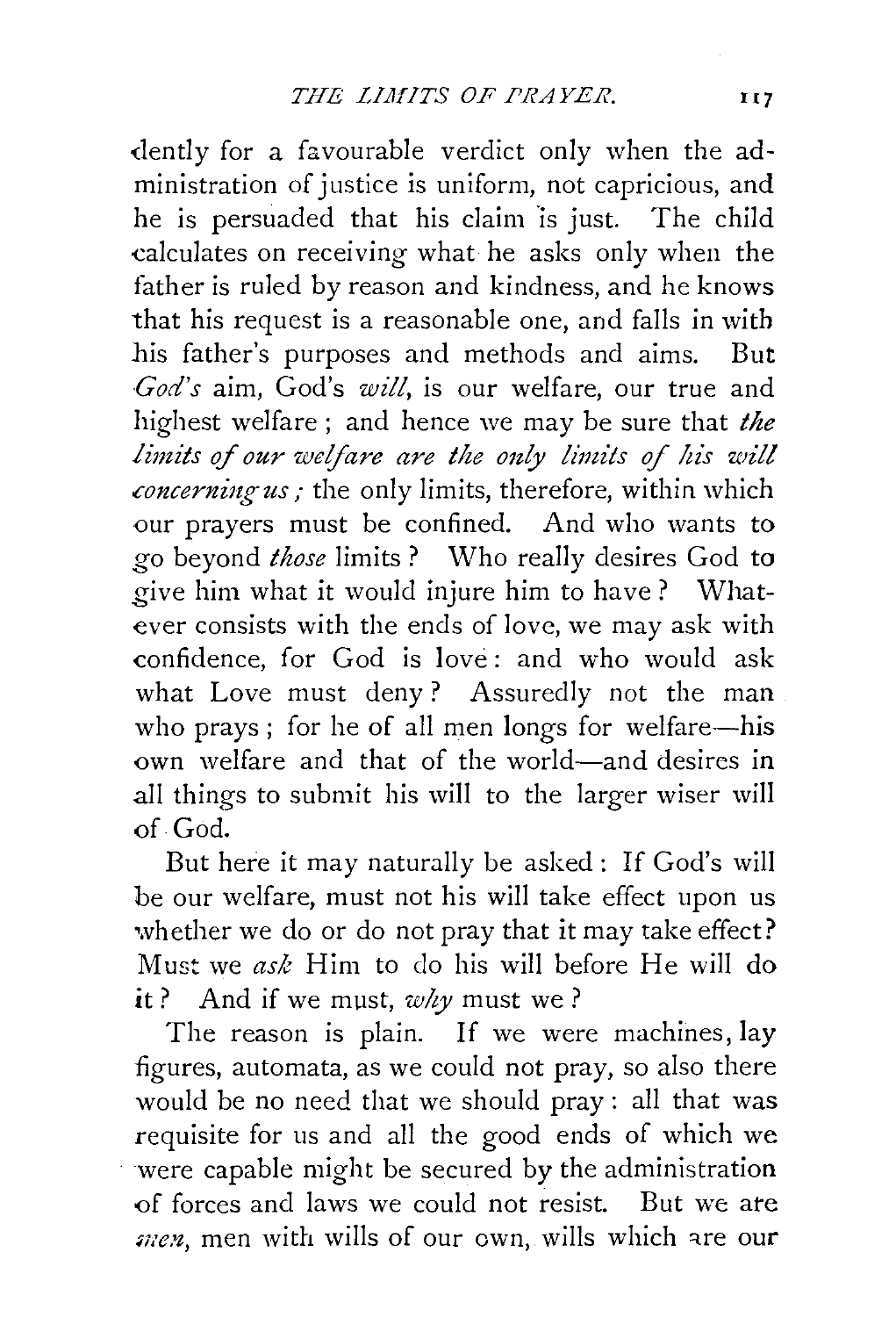own that we may make them God's. True, He is: ever seeking our welfare ; but even our welfare, since it depends on our voluntary and steadfast pursuit of righteousness, cannot be secured apart from ourselves, apart from our own actions and determinations. Our welfare depends on the character we form; and character must be freely formed : the nobler and more complete the character, the larger must be the scope of its freedom. In moral and theological discussions we too often speak of ourselves as if no free and reasonable spirit had been breathed into us ; but the moment we reflect we see that as God has chosen to surround Himself with children possessed of intelligence, will, affection, even He cannot *make* us good, and so secure our welfare, by mere mechanical pressure,. or even by a moral pressure which should force our wills. Were He to compel us to goodness, the goodness, such as it was, would be his, not ours. If we, we ourselves, are to be good, it can only be as we voluntarily make his. will our will, and his aim for us our aim for ourselves. You can't make a child wise by performing a surgical operation on him and inserting a book into his brain ; nor can you make him good by *compelling* him to do what you hold to be right. You try to make him wise by teaching him, by inducing him to learn, what you know ; you try to make him good, *i.e.,* to train him for a free and manly goodness, by bringing good influences persuasively to bear on him, by trusting him, by throwing him gradually on his own resources, by your grief and dis- -pleasure when he does ill, by your approval and joy when he does well. And thus God acts, and must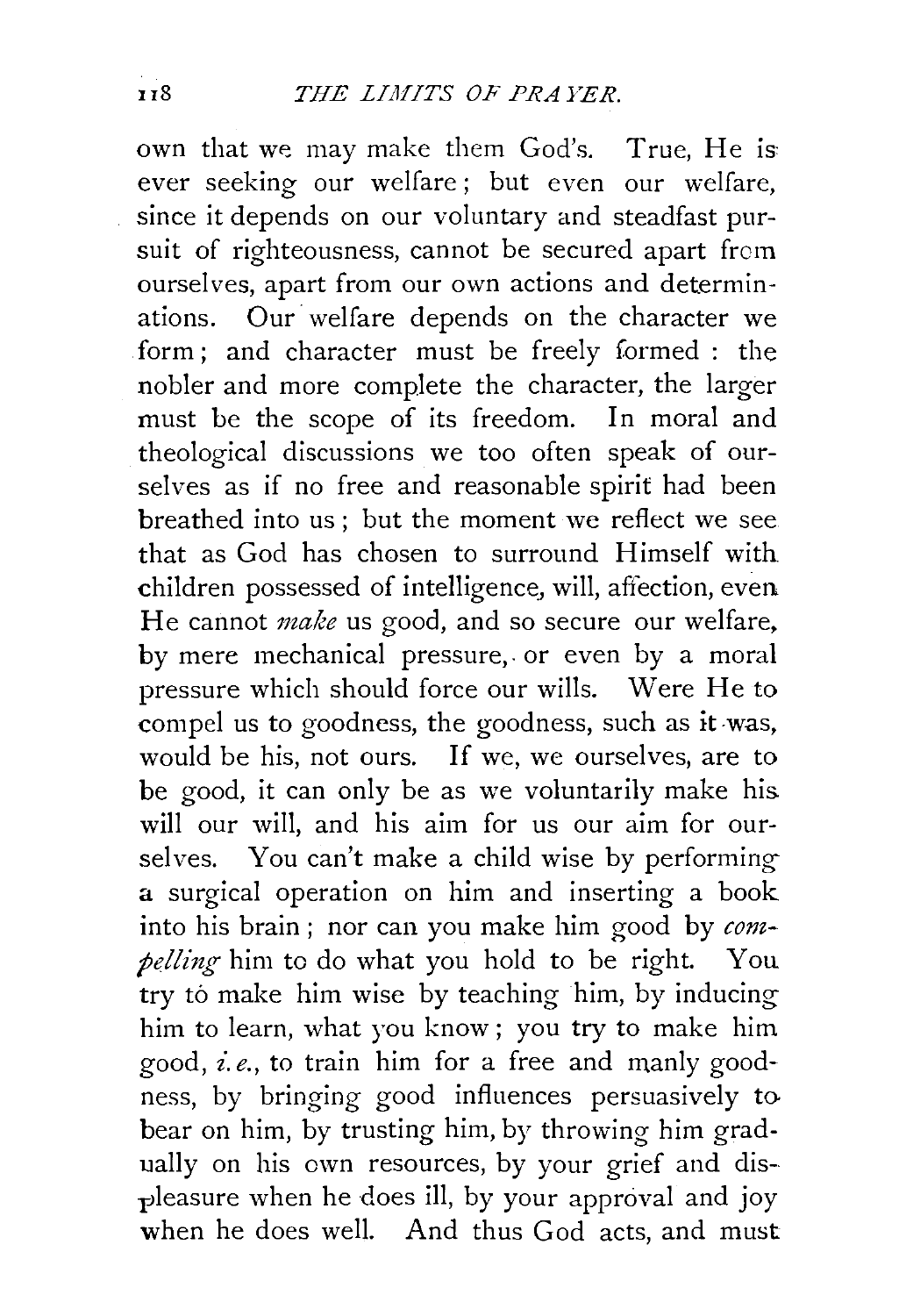act, with us now that He has made us what we are. If He were to lay his finger on our wills, and to compel us to do right, *that* would not be to make us good, nor would it be, in the highest sense, to shew Himself good. He can only make us good by winning us of our own will to do that which is right, to form the character which He approves, and to work together with Him for our own welfare and blessedness. And, therefore, He shews us what his will is, shews us how He loves us, shews us that, in his unchangeable love, He is ever seeking our welfare, and invites and persuades us to join with Him in seeking it. He unveils the beauties of holiness to us, and the miseries and degradations of sin ; and when we endeavour to cease from doing evil and to follow after goodness, He offers us his help; He bids us tell Him freely of our failures and lapses and of the difficulties we encounter in our endeavours after righteousness, and assures that, if we seek them, we shall receive the succours of his grace.

Now when, through the life and teaching of Christ, we know the will of God to be our welfare and the welfare of all men; when we are assured that He is ever seeking to secure it, that nothing can divert Him from this gracious aim and endeavour : what is the natural effect of this conviction on our minds ? The natural and reasonable effect of it is to persuade us that whatever we ask which will contribute either to our own good or that of the world, He will grant. We feel that we may ask Him to do us good or do our neighbours good with as confident an expectation, as reasonable a hope, as that with which the farmer, relying on the constancy of Nature, sows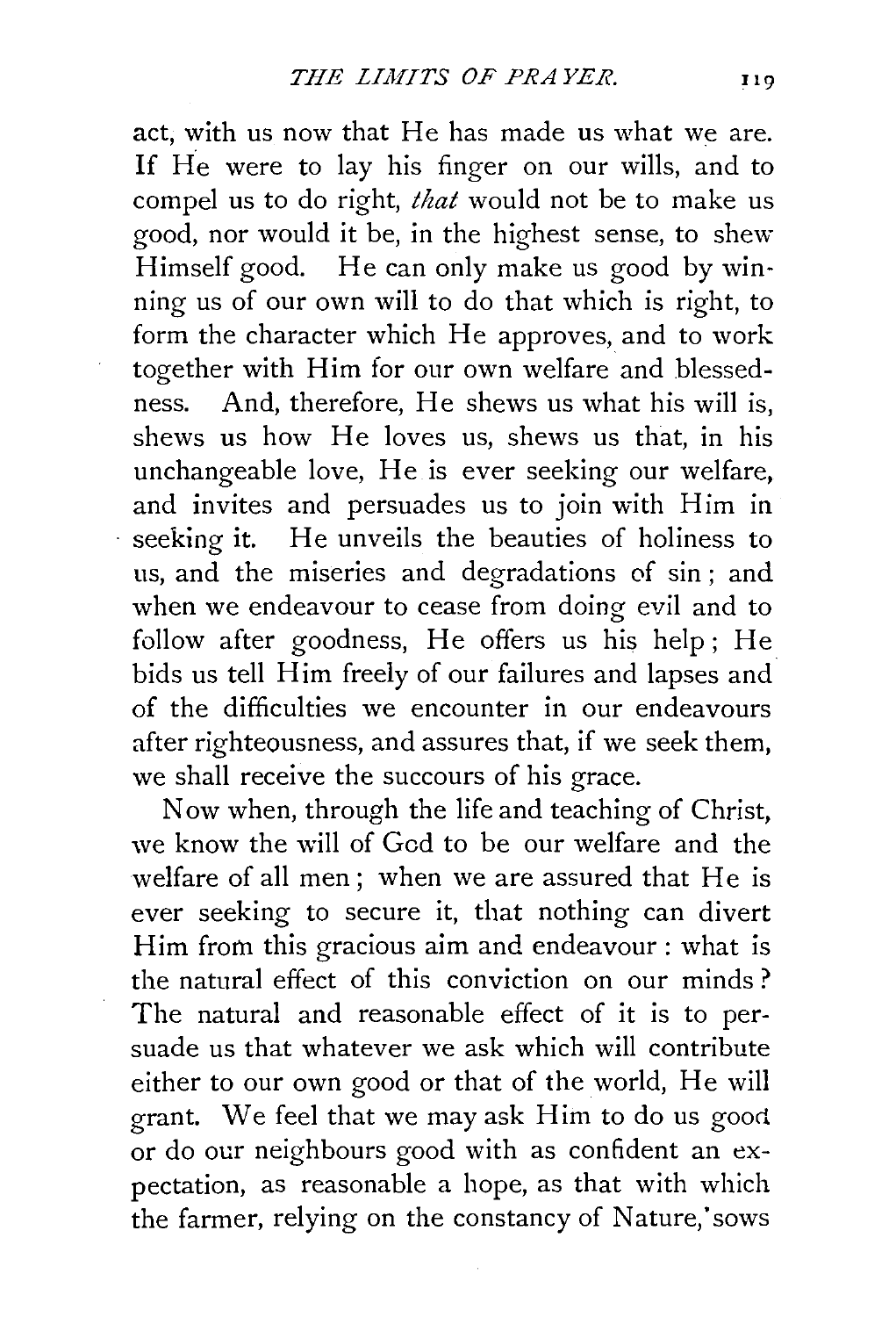his seed ; or that of the suitor who, relying on the equal administration of law, takes a just claim into a court of justice; or that of a child who, relying on the constancy of paternal love, makes a request which he knows to be in accordance with his father's purpose concerning him. We know that what we ask accords with the will of God, and therefore we are sure that He will listen to our prayer.

But we could not be sure if we did not pray; for God's will is our welfare: and whether or not this or that gift will contribute to our welfare may wholly depend on whether we do or do not pray for it. Prayer is not the mere utterance of any form of words, how ever "noble and incomparable;" it is the kindled emotions and desires of the soul reaching out after its own true welfare or the welfare of others: that is to say, it is the longing and aspiration of the soul after that which God is ever seeking to secure for it. And when this longing is once kindled, or kindled to new activity, much may be given to us which must otherwise have been withheld.

A sick man, for example, pining under the wasting pressure of disease, asks that he may be recovered to health. But if he desire health only that he may *go* on living to himself, for his own selfish or base ends, it may be more for his ultimate and enduring welfare, or more for the welfare of the world around him, that his request should be denied. His prayer 1s not true praye: at all; for all true prayer is based on a desire that the good will of God may be done : and therefore he may ask in vain. But, on the other hand, if his thoughts upon his bed have convinced him of the folly and baseness of his previous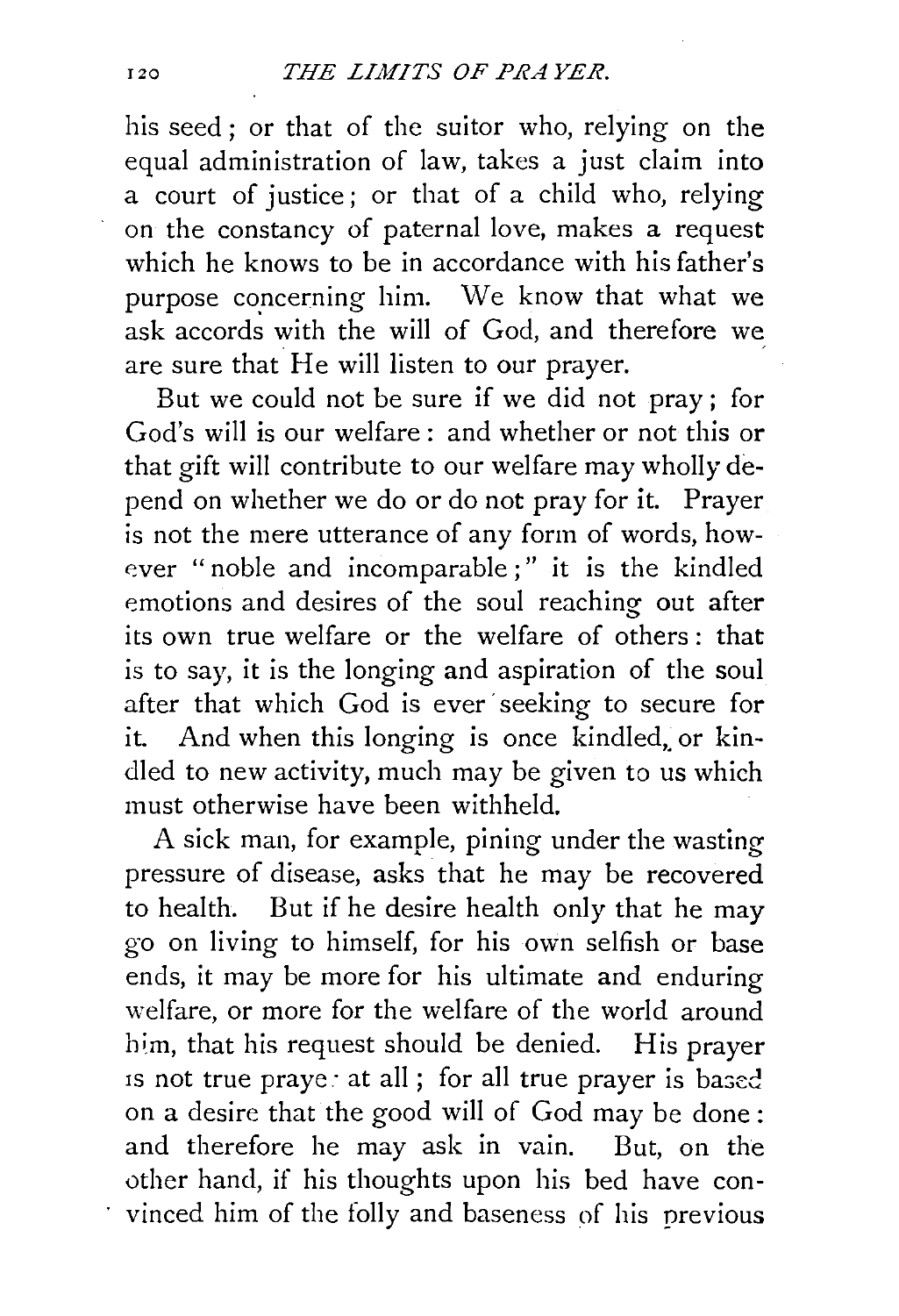course of life, and he desires health mainly that he may devote himself to the pursuit of righteousness and lead a new and higher life, then it may be for his welfare, or for the welfare of the world around him, that health should be restored to him. His prayer is now true prayer ; for now it has respect to the will of God, which is ever bent on the moral culture and welfare of men: and therefore it may be well that his petition should be granted.

So, again, with that "prayer for fair weather" which has, naturally enough, since it has often been terribly abused, excited no little ridicule and contempt. If, at the prompting of public authority, a nation merely recites an appointed form of words in which fair weather is asked for, without rousing itself to any moral emotion or intention, it might as well mutter a charm or an incantation. Up to this point there has been no pretence of prayer even ; for prayer is the utterance of religious emotion, and as yet no religious emotion has been generated. And there may be much more than this before true prayer is reached. A nation may be moved to genuine emotion and desire; a long succession of adverse years may have brought it to the verge of famine and bankruptcy: the whole nation may long with one heart for relief, and, despairing of earthly succour, may cry to Heaven with one voice for help. But if their prayer have no respect to the will of God, to his purpose and intention for them and for all men ; if they are not resolving that, should bounteous harvests and prosperous days return, they will use God's gifts in his service, *i.e.,* for good and noble ends; if they are only longing for relief, for the power to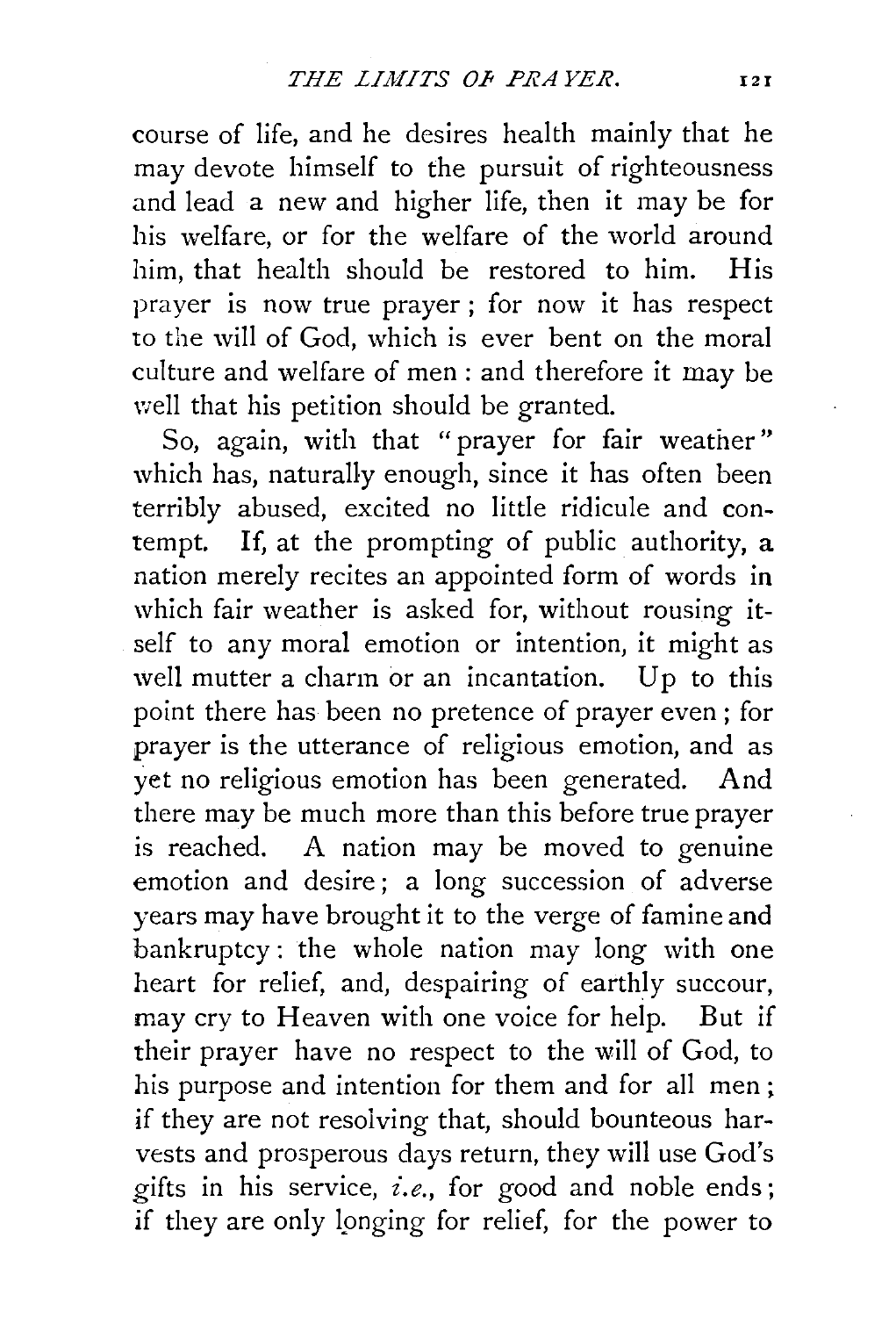gratify their selfish appetencies and baser desires, their prayer, however sincere, is not true prayer: it may be for their welfare that God should refuse it, that He should compel them, by the pressure of a: growing misery, to reflect on the true ends and aims of human life. But if, under this pressure, a nation should lie all broken down under a sense of its sins ; if it should ask succour of God with an earnest and settled intention of rising to a higher form of life, should life be spared, and of using for worthy ends whatever gifts it may please Him to bestow-then surely their prayer has become a true prayer, and it may be both for their good and for the good of the world at large that it should be answered.<sup>1</sup> The fair weather, the abundant harvest, the bright prosperous days may be good for them now, though. before they would not have been good.

So that the spiritual emotions and intentions which find expression in all true prayer may, even in the eye of reason, affect the action of God and the course of events ; they may fit us to receive, and therefore they may enable Him to bestow, gifts which, apart from these emotions and intentions, would not subserve the welfare of the world. Our main care, therefore, when we take our requests before God, should be to assure ourselves that the ends we have in view are in accordance with his Will. We should redouble our care when we ask for temporal gifts $$ for health, wealth, success, prosperity and the like-since in seeking *these* gifts we run a greater hazard of seeking them for selfish or unworthy ends, than when we crave moral or spiritual gifts. God's will

<sup>1</sup> See 2 Chron. vi. 26, 27.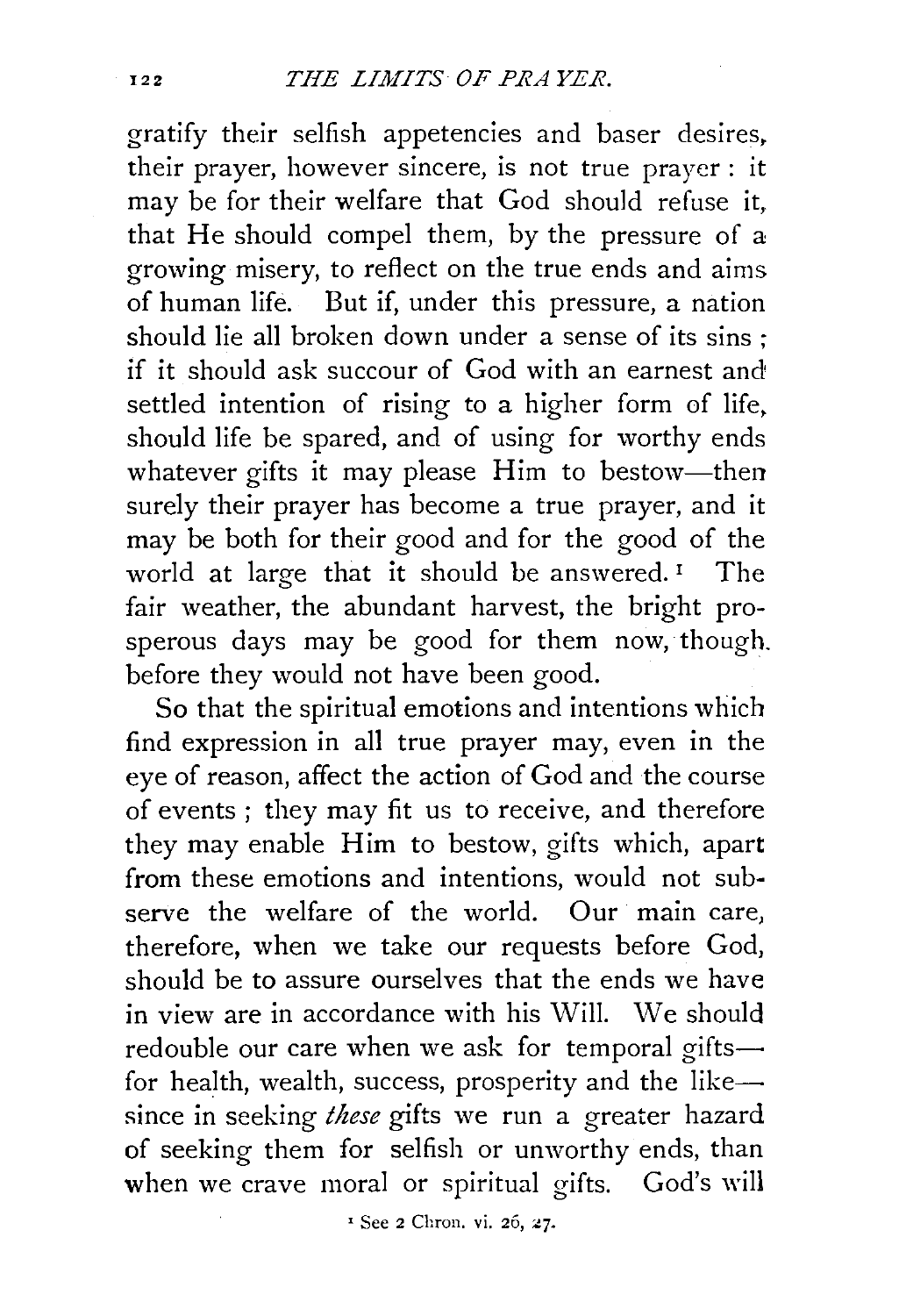is our welfare in subordination to, and as part of, the welfare of the entire race. And as we are very apt to crave temporal gifts, to desire exemption from poverty, pain, detection, ignominy, without much thought as to whether or not these gifts will, we being what we are at the time, promote our real and lasting welfare, we ought to be the more careful, we ought to examine our motives with the more searching inquest, when we bring to God such requests as· these. Only as our motives are pure, only as we have respect to the true ends of life, only as we ask what will really contribute to that welfare which is the will and aim of God, can we reasonably hope. or even reasonably desire, that He will give us that which we ask of Him.

"Still," it may be objected, "if we grant all this. if we grant that God may reasonably answer prayers the answers to which will promote the well-being of men ; if, moreover, we grant that it might be well were God to answer such prayers even when to answer them He must vary, or modify; or transcend the operation of natural laws, have we any reason to think that He does thus vary, or modify, or transcend them? Have we not, rather, many and conclusive reasons to believe that He invariably abides by them? The analogies you have taken from human life break down when we apply them to God. A judge, a master, a father may rightly deviate from domestic or business or legal rules; for no rules devised by human wit can be perfect, and perfectly applicable to all cases and occasions. But God is of an absolute wisdom. May not his laws, then, be so perfect that no deviation from them can ever become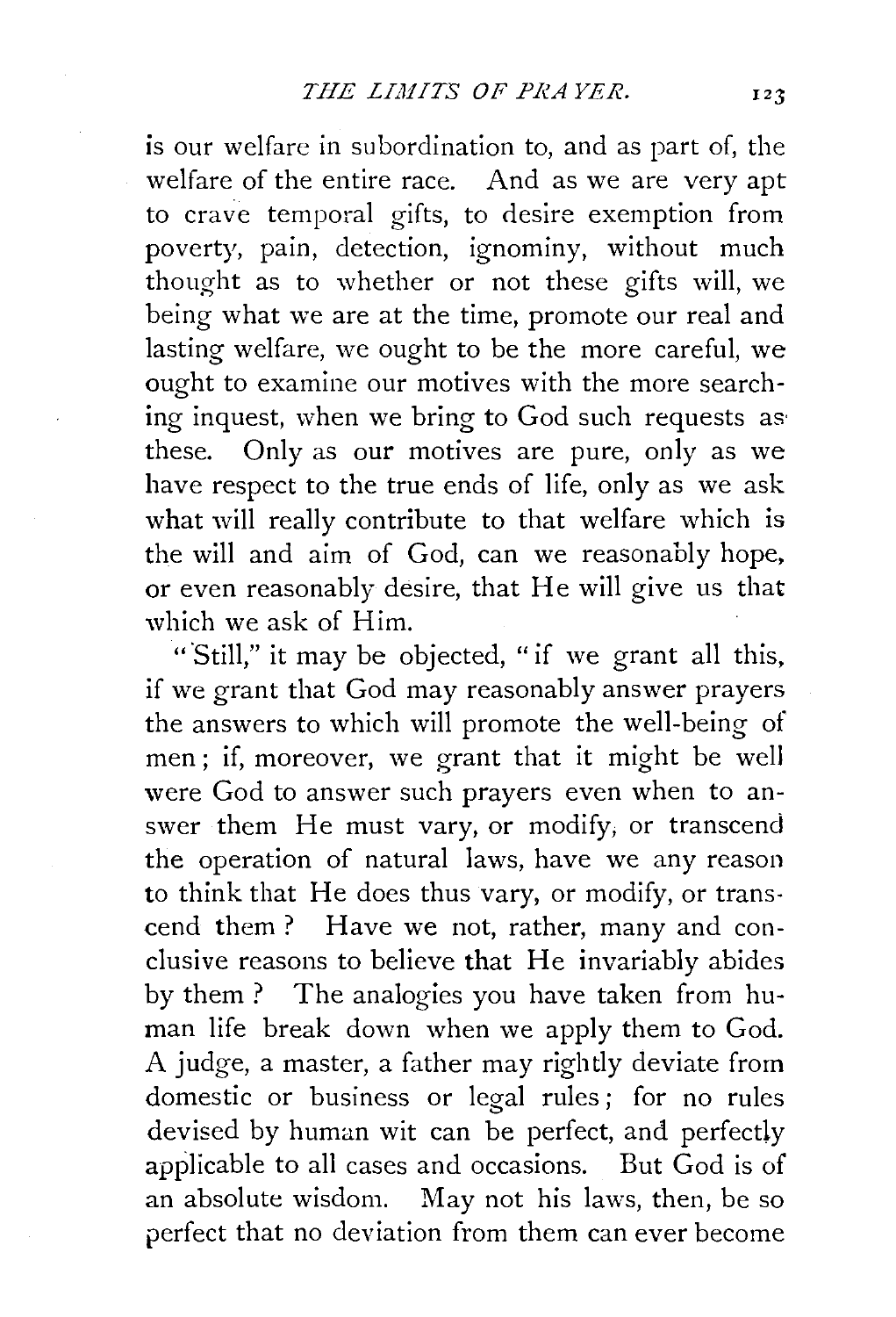necessary, so comprehensive and flexible that they fit themselves smoothly and infallibly to every contingency ? And in point of fact do we not find that He never does depart from them?"

The answer to this grave and difficult objection, briefly put, I take to be as follows. Those who look to the material universe alone for hints on the cha· racter and rule of God sometimes forget what at other times they proudly assert, that man is the crown of created things, the paragon of the world. They forget that as the highest thing they know is life, so the highest and noblest forms of life are found in the reason, will, conscience, and affections of man. They forget that we must therefore see more of God in life, and above all in the highest forms of human life, than in whatever else the universe contains. *We* must not forget, we must constantly remember that, since we are more likely to find some faint resemblance of the Most High in the highest things we know, we must look to man, and above all to that which is highest and noblest in man, that is, his spiritual faculties and affections, for the most accurate indications of the character and ways of God. But if, as we are bound, we go to Man rather than to Nature for our conception of God, ahd to determine whether or not He is likely to answer prayer-do we find that in proportion as men grow good and wise it becomes vain for us to can:y to them any, even the most reasonable, requests? On the contrary, as our whole argument implies, it is precisely the wise and good to whom we take our reasonable requests with the most confident expectation and hope. Do we even find that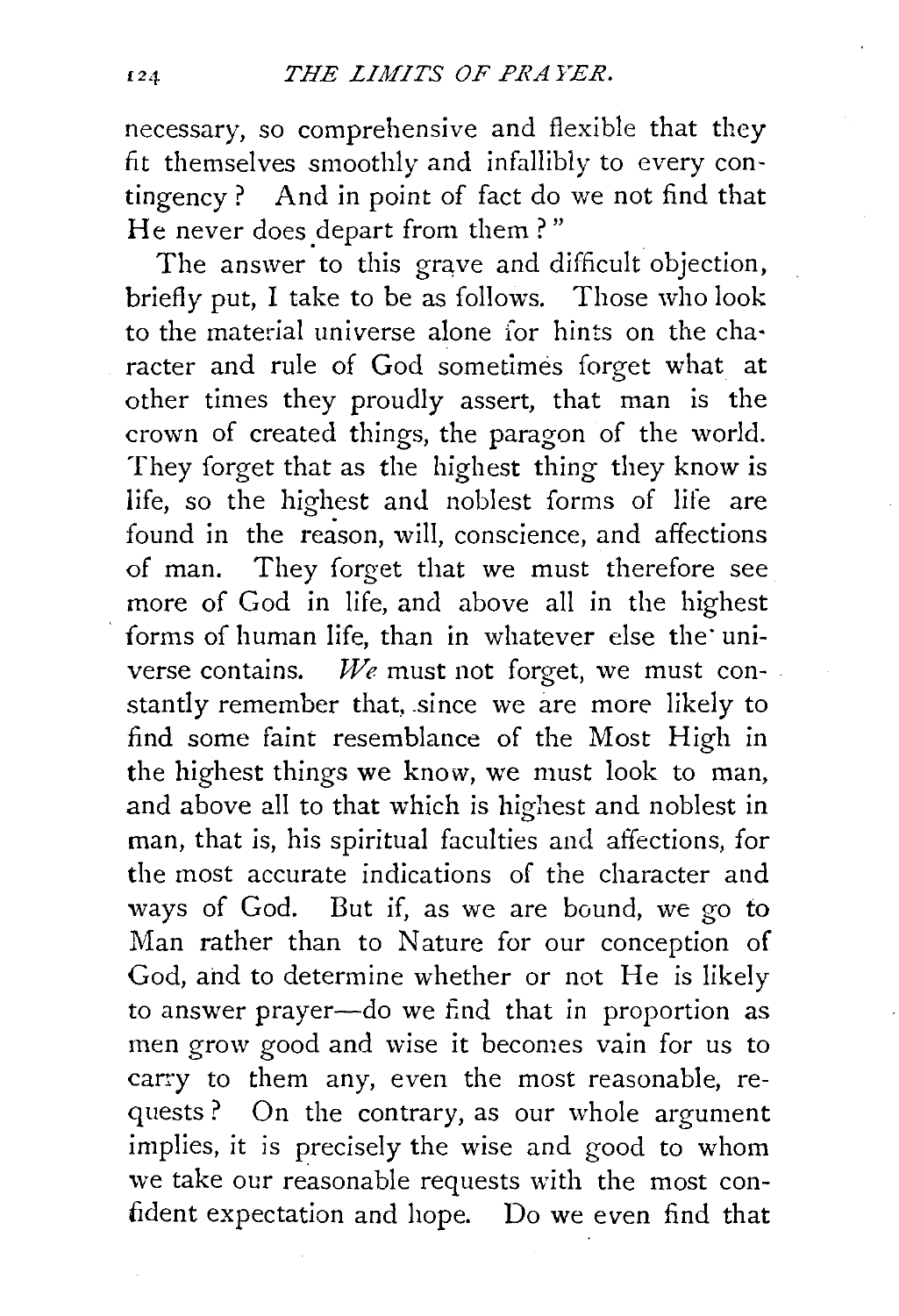as men grow good and wise that they are more and more bound by law, that they adhere more and more strictly to any set of rules or to any prescribed methods of action? Rather we find  $(i)$  that the wiser and abler and better they are, the more can they so obey all laws as to produce greater results from and through them than when they stood on a lower stage of culture; and  $(2)$  that they can the more easily, if there be need, graciously dispense with and transcend all laws, in order to reach a higher end than a mere observance of law and rule would enable them to reach. Think, for example, how the great and practised artist both obeys the rules of his art until he masters them and they are no longer bonds or restraints to him, but feet and hands and wings; and how he also rises above them, so that in his finest work there is always much which cannot be brought under any law, or at least any known law. Think with what effect a great poet, a Shakespeare, observes all the ascertained laws of dramatic art, and with what still greater effect he transcends them, so that we have to make new laws for him, and even then find that that which is most divine in his work is irreducible to law and rule. Think what noble and gracious courtesy a gentleman may shew while observing all the rules of social intercourse; and yet how many a plain man, without observing those rules, with nothing but a gentle and a Christian heart to guide him, may shew a still finer and more generous courtesy than he. Think how all the great examples of moral excellence, even up to Christ Himself, have shewn a righteousness beyond that of law-this supra-legal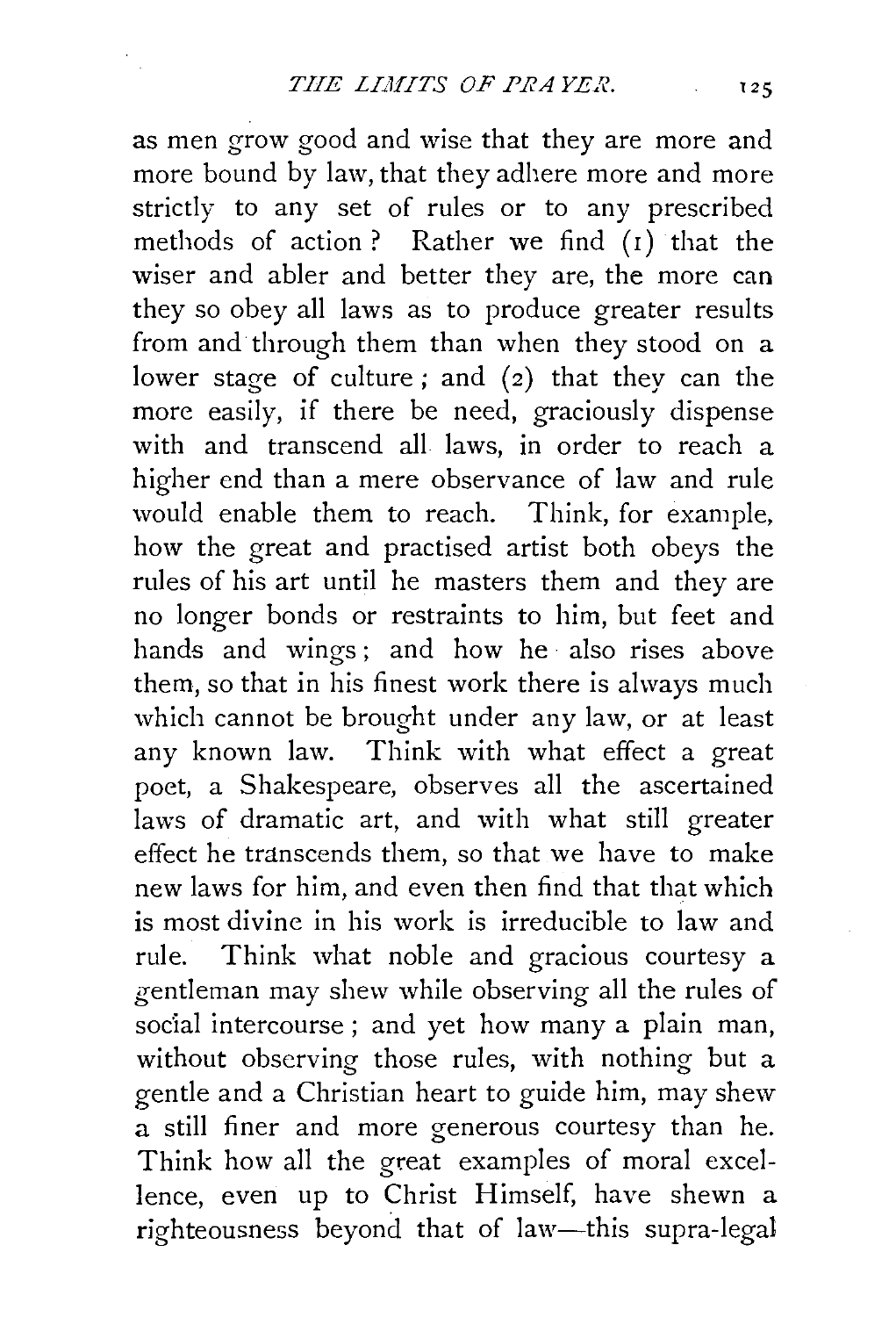righteousness being their sovereign charm and power. Genius, indeed, whether it be mental or moral genius, is always law-less:  $i.e.,$  there is always much in it that cannot be brought under rule : and that in it which cannot be brought under rule and law is precisely that in it which all the world admires as most rare, most exquisite, most excellent. If, then, we are to frame our conception of God, not on the hints supplied by the material universe alone, but rather on the nature of Man, who is the crowning glory of the universe, and whom the Scriptures declare to be the very " image of God," and on that which is highest and rarest and best in him, we shall at least hesitate before admitting that there is nothing in God which may not be reduced under terms of law.

And when we more attentively consider the material world itself, and how and to what extent the operation of natural laws is modified by human intelligence and will, we shali even deny that there is nothing in it except the laws and forces which science has discovered and tabulated. It is not easy so much .as to imagine what a vastly different world this planet would have been had man never been born into it, or to what an enormous extent he has reshaped it by modifying and contracting the action of the laws of Nature upon it. But those who hold that there is no room for the play of Intelligence and Free-will among the laws by which the universe is governed, will do well to consider what changes man has wrought upon the face of Nature. Who has not seen these changes taking place in the immediate vicinity of his own town within the last twenty or thirty years ? \Vho does not find that practically the little world in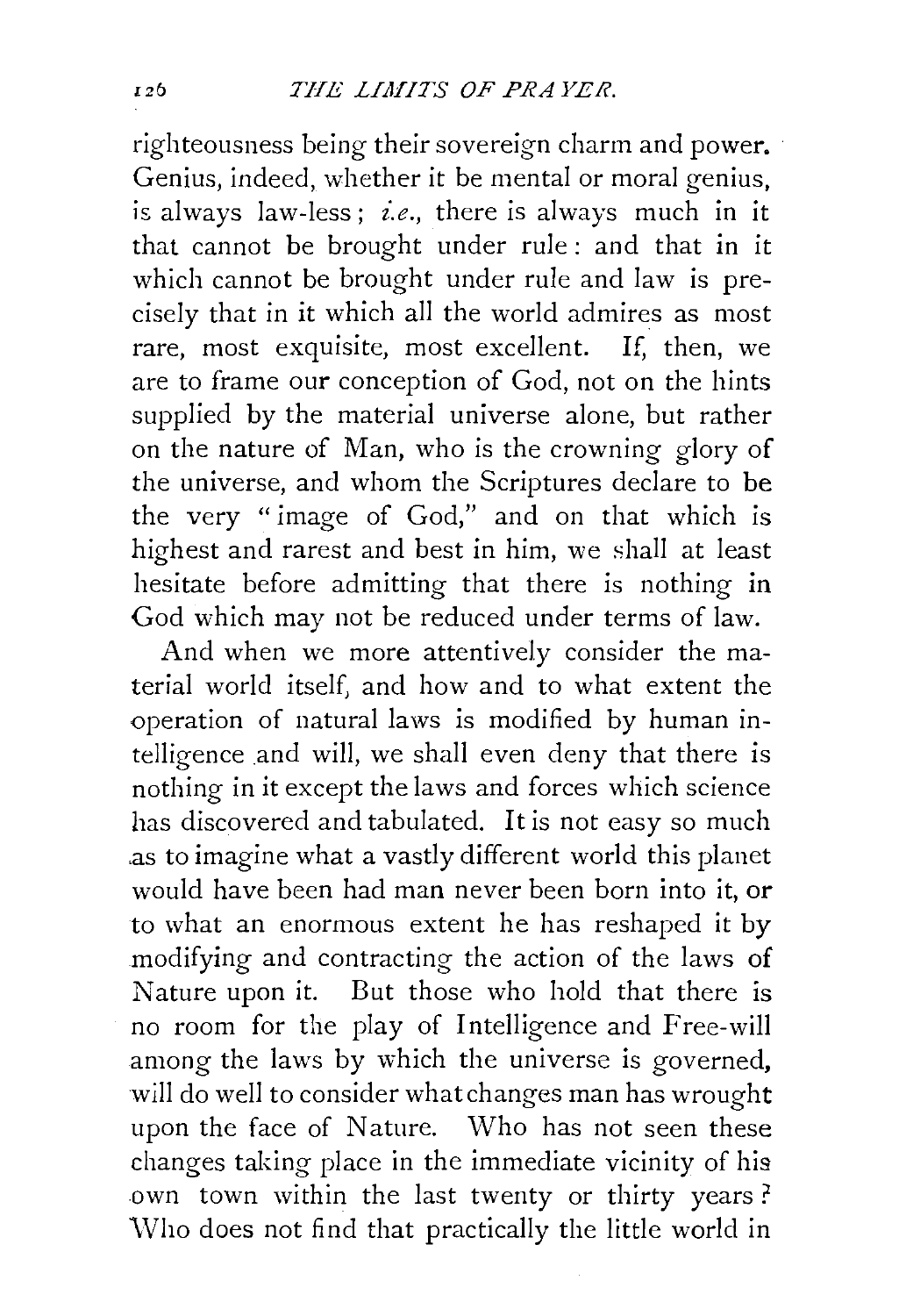which he dwells has become a changed world? And how shall we calculate the immense changes wrought upon the surface of the globe through the historic ages by the art and industry of man ? By making roads, felling forests, draining the fields, embanking streams and flinging bridges over them; by building cities, digging harbours and piling up sea walls, and by a thousand similar processes he has, as it were, remade the earth and even reached up a hand to the clouds of heaven and driven the rainfall from land to land. And if the will of man finds such free and ample scope among the laws and forces of Nature, so that, in a myriad ways, he can bend them to his purpose, must not the Will of God find room and verge enough to play freely among them, and to bend them to his purposes with a subtlety and potency infinitely beyond the reach of man ?

Nor is it only by these large and intentional processes that men affect and control the course of Nature. The most trivial and careless action of even the least capable and influential of men may have consequences which Science itself can hardly calculate. Some of the consequences of such an action were traced in the "Quarterly Journal of Science" for January, 1875. In effect it ran thus: Here is a gardener who may dig twenty more spadefuls before dinner, or only nineteen. That surely is a point which he is free to determine, a point which is determined for him by no physical force or law. But how much may depend on even this trivial determination of his will. On whether or not he digs that twentieth spadeful it may depend whether a slug is turned up or not; on the slug may depend the dinner of a young swallow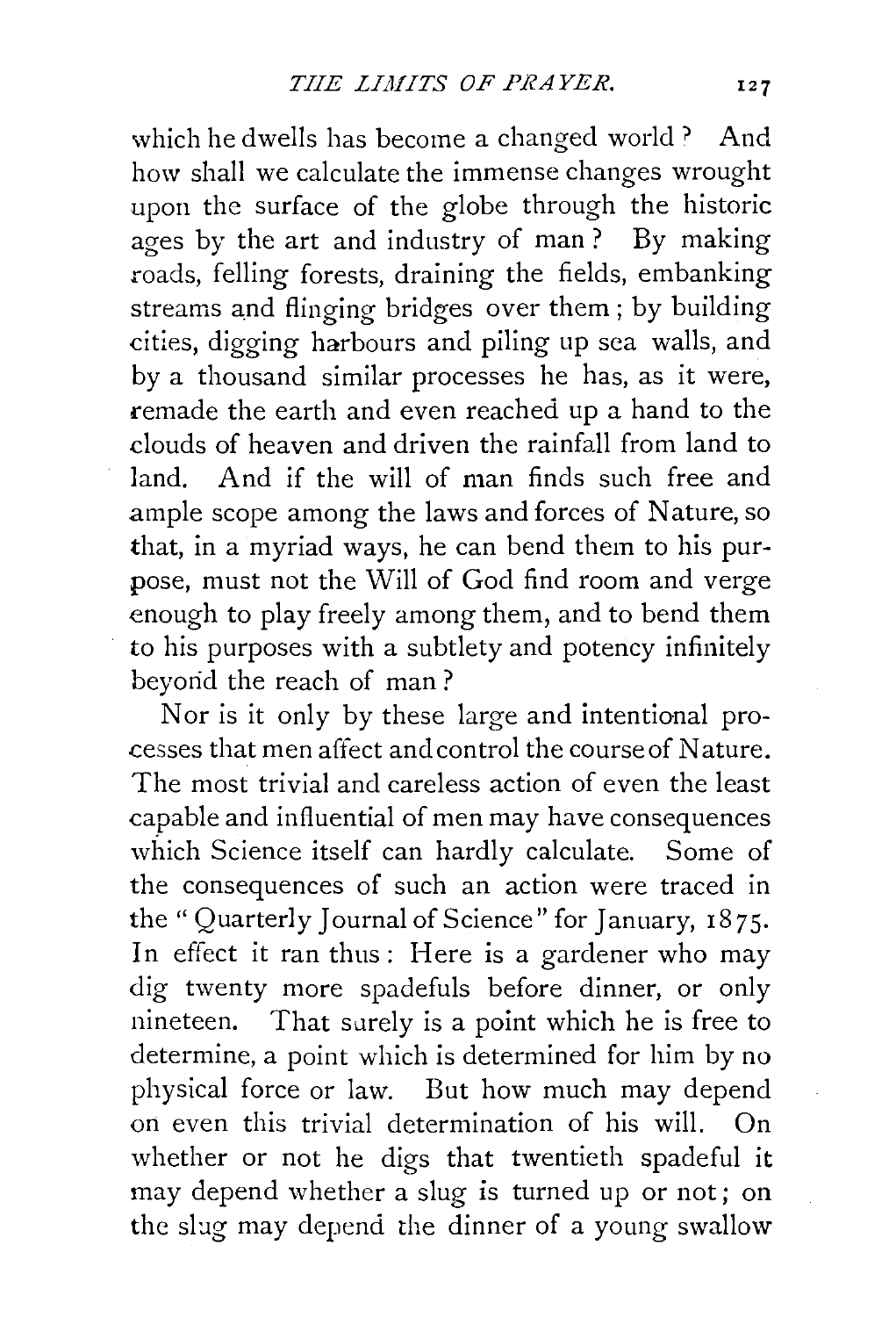who is feeble on the wing; on this single meal may depend whether the bird shall join the migratory flock and reach Africa in safety: but on this fledgling's arrival or non-arrival may depend whether a certain insect shall be snapped up by him, or left to lay a million eggs, which, in that case, will next month be. each a locust laying a million more; and on this billion of locusts and their progeny it may depend whether by Christmas a vast tract of country shall be green as Eden or a leafless wilderness, and its mean temperature  $100^\circ$  or only  $70^\circ$ ; and on whether such an area be the hottest or coolest portion of the tropics may well depend the winds, and the drought or rain of a season over half, or the whole, of Europe. All these events, and many more, may depend on the single, unstudied, momentary act of a man who is quite free to do that act or to leave it undone! And when we reflect. how many such acts must be done every day, and how wide and momentous and complex their consequences are, we cannot but admit that the will of man counts for much even in the physical universe. Why, then, should the will of God count for nothing ? If the laws of the physical universe leave room and scope for the free play of our wills, if the results they produce are so largely and constantly modified by human action, who will contend that they leave no room for the volition of God, and that He can only act as they prompt or permit Him to act? If by accident, and by design, men can change the natural order of events, and turn it into currents in which it would not otherwise have run, we may be very sure that God can so vary and modify it as to promote our welfare and to grant